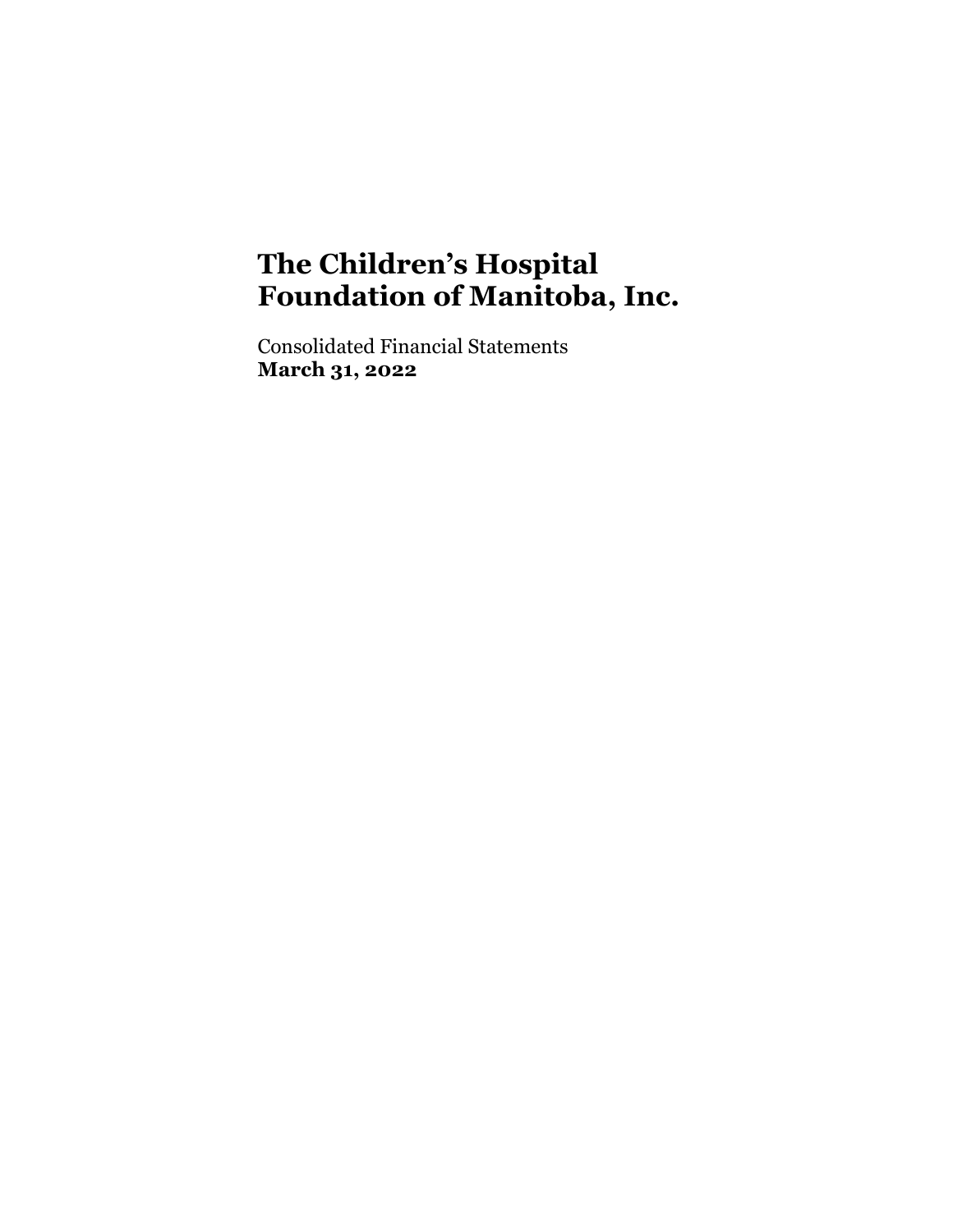

# Independent auditor's report

To the Members of The Children's Hospital Foundation of Manitoba, Inc.

### **Our opinion**

In our opinion, the accompanying consolidated financial statements present fairly, in all material respects, the financial position of The Children's Hospital Foundation of Manitoba, Inc. and its subsidiaries (together, the Foundation) as at March 31, 2022, and the results of its operations and its cash flows for the period from January 1, 2021 to March 31, 2022 in accordance with Canadian accounting standards for not-for-profit organizations.

#### **What we have audited**

The Foundation's consolidated financial statements comprise:

- the consolidated statement of financial position as at March 31, 2022;
- the consolidated statement of operations and changes in fund balances for the 15-month period from January 1, 2021 to March 31, 2022;
- the consolidated statement of cash flows for the 15-month period from January 1, 2021 to March 31, 2022; and
- the notes to the consolidated financial statements, which include significant accounting policies and other explanatory information.

### **Basis for opinion**

We conducted our audit in accordance with Canadian generally accepted auditing standards. Our responsibilities under those standards are further described in the *Auditor's responsibilities for the audit of the consolidated financial statements* section of our report.

We believe that the audit evidence we have obtained is sufficient and appropriate to provide a basis for our opinion.

#### **Independence**

We are independent of the Foundation in accordance with the ethical requirements that are relevant to our audit of the consolidated financial statements in Canada. We have fulfilled our other ethical responsibilities in accordance with these requirements.

PricewaterhouseCoopers LLP One Lombard Place, Suite 2300, Winnipeg, Manitoba, Canada R3B 0X6 T: +1 204 926 2400, F: +1 204 944 1020

"PwC" refers to PricewaterhouseCoopers LLP, an Ontario limited liability partnership.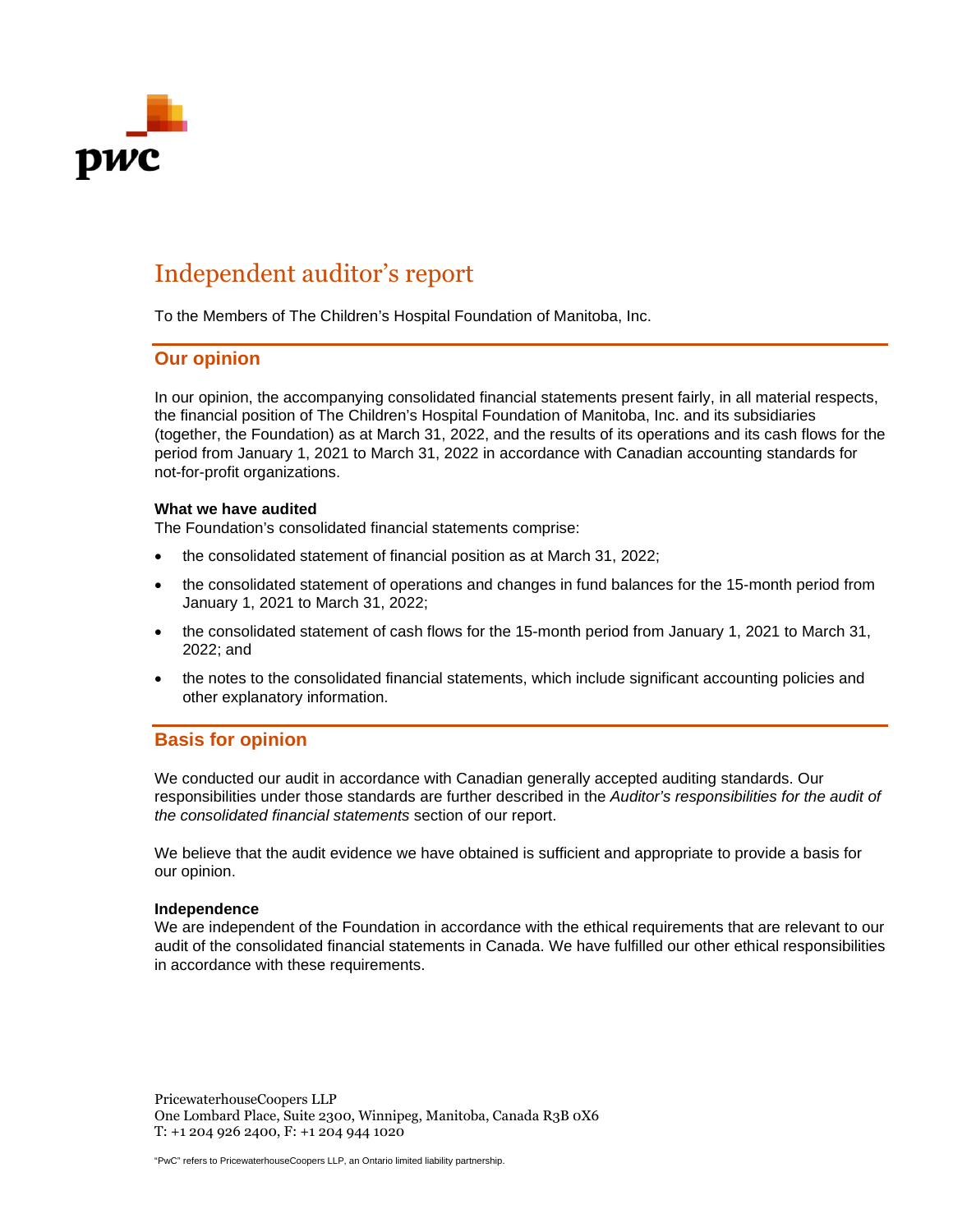

### **Responsibilities of management and those charged with governance for the consolidated financial statements**

Management is responsible for the preparation and fair presentation of the consolidated financial statements in accordance with Canadian accounting standards for not-for-profit organizations, and for such internal control as management determines is necessary to enable the preparation of consolidated financial statements that are free from material misstatement, whether due to fraud or error.

In preparing the consolidated financial statements, management is responsible for assessing the Foundation's ability to continue as a going concern, disclosing, as applicable, matters related to going concern and using the going concern basis of accounting unless management either intends to liquidate the Foundation or to cease operations, or has no realistic alternative but to do so.

Those charged with governance are responsible for overseeing the Foundation's financial reporting process.

### **Auditor's responsibilities for the audit of the consolidated financial statements**

Our objectives are to obtain reasonable assurance about whether the consolidated financial statements as a whole are free from material misstatement, whether due to fraud or error, and to issue an auditor's report that includes our opinion. Reasonable assurance is a high level of assurance, but is not a guarantee that an audit conducted in accordance with Canadian generally accepted auditing standards will always detect a material misstatement when it exists. Misstatements can arise from fraud or error and are considered material if, individually or in the aggregate, they could reasonably be expected to influence the economic decisions of users taken on the basis of these consolidated financial statements.

As part of an audit in accordance with Canadian generally accepted auditing standards, we exercise professional judgment and maintain professional skepticism throughout the audit. We also:

- Identify and assess the risks of material misstatement of the consolidated financial statements, whether due to fraud or error, design and perform audit procedures responsive to those risks, and obtain audit evidence that is sufficient and appropriate to provide a basis for our opinion. The risk of not detecting a material misstatement resulting from fraud is higher than for one resulting from error, as fraud may involve collusion, forgery, intentional omissions, misrepresentations, or the override of internal control.
- Obtain an understanding of internal control relevant to the audit in order to design audit procedures that are appropriate in the circumstances, but not for the purpose of expressing an opinion on the effectiveness of the Foundation's internal control.
- Evaluate the appropriateness of accounting policies used and the reasonableness of accounting estimates and related disclosures made by management.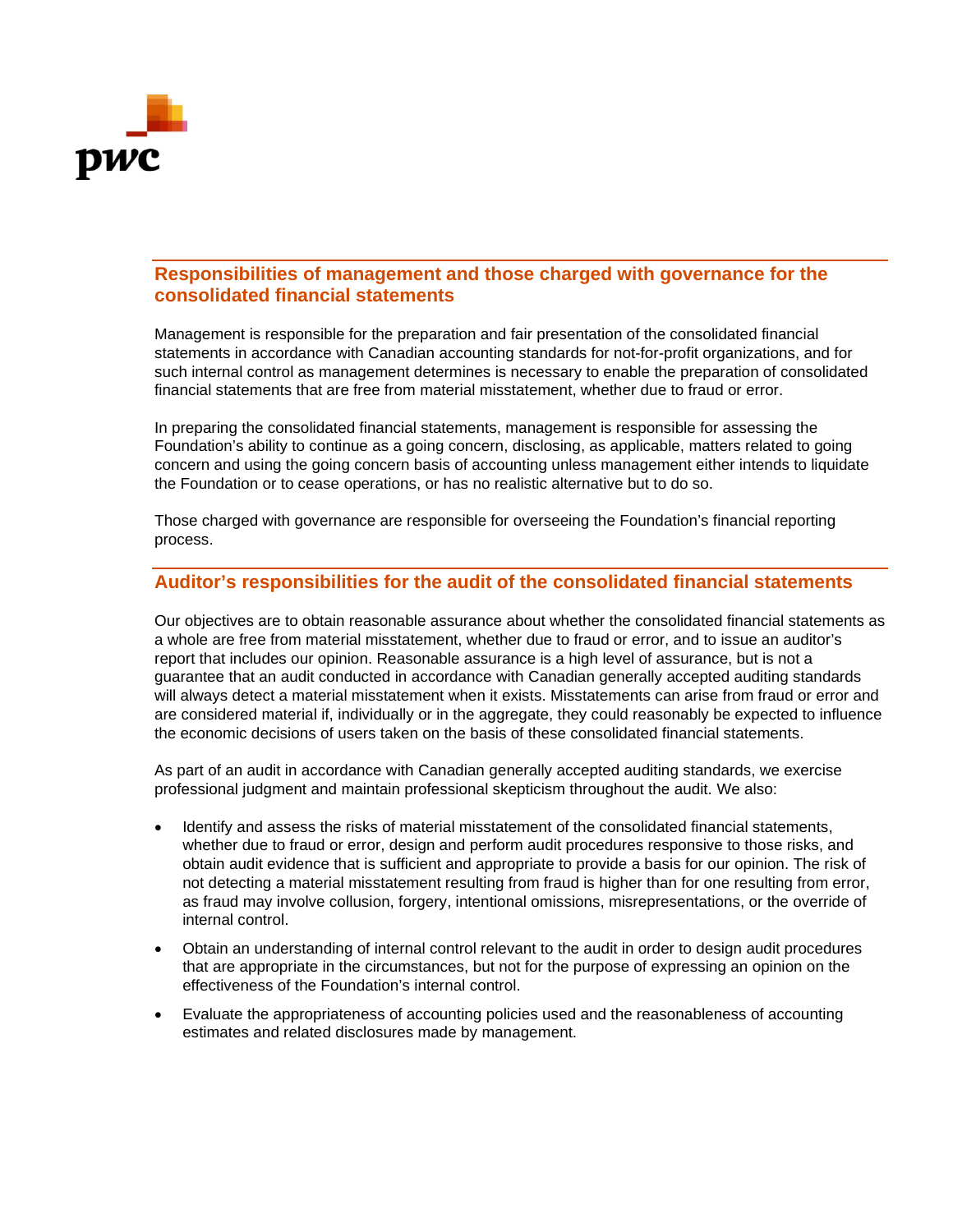

- Conclude on the appropriateness of management's use of the going concern basis of accounting and, based on the audit evidence obtained, whether a material uncertainty exists related to events or conditions that may cast significant doubt on the Foundation's ability to continue as a going concern. If we conclude that a material uncertainty exists, we are required to draw attention in our auditor's report to the related disclosures in the consolidated financial statements or, if such disclosures are inadequate, to modify our opinion. Our conclusions are based on the audit evidence obtained up to the date of our auditor's report. However, future events or conditions may cause the Foundation to cease to continue as a going concern.
- Evaluate the overall presentation, structure and content of the consolidated financial statements, including the disclosures, and whether the consolidated financial statements represent the underlying transactions and events in a manner that achieves fair presentation.
- Obtain sufficient appropriate audit evidence regarding the financial information of the entities or business activities within the Foundation to express an opinion on the consolidated financial statements. We are responsible for the direction, supervision and performance of the group audit. We remain solely responsible for our audit opinion.

We communicate with those charged with governance regarding, among other matters, the planned scope and timing of the audit and significant audit findings, including any significant deficiencies in internal control that we identify during our audit.

PricewaterhouseCoopers LLP

Chartered Professional Accountants

Winnipeg, Manitoba June 7, 2022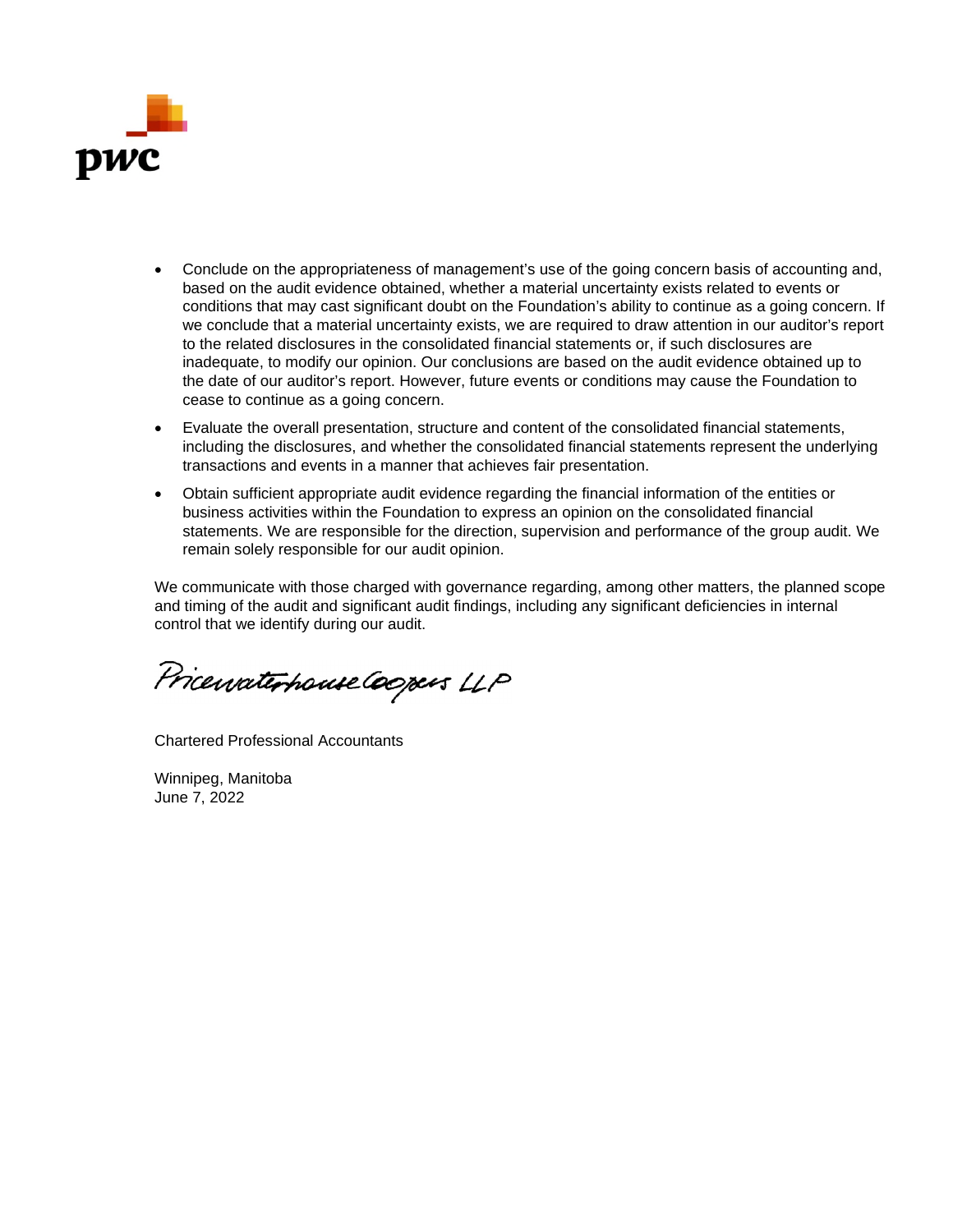Consolidated Statement of Financial Position

|                                                                                                                                       | March 31,<br>2022<br>S<br>(note 2)                   | December 31,<br>2020<br>\$                             |
|---------------------------------------------------------------------------------------------------------------------------------------|------------------------------------------------------|--------------------------------------------------------|
| <b>Assets</b>                                                                                                                         |                                                      |                                                        |
| <b>Current assets</b><br>Cash<br>Short-term investments (note 4)<br>Accounts receivable<br>Prepaid expenses<br>Inventory              | 5,931,894<br>227,270<br>292,139<br>260,503<br>12,942 | 3,846,232<br>267,471<br>1,335,332<br>121,862<br>37,986 |
|                                                                                                                                       | 6,724,748                                            | 5,608,883                                              |
| <b>Investments</b> (note 4)                                                                                                           | 36,216,006                                           | 34,079,648                                             |
| <b>Capital assets (note 5)</b>                                                                                                        | 9,561,498                                            | 10,289,843                                             |
|                                                                                                                                       | 52,502,252                                           | 49,978,374                                             |
| <b>Liabilities</b>                                                                                                                    |                                                      |                                                        |
| <b>Current liabilities</b><br>Accounts payable and accrued liabilities (note 6)<br>Grants payable<br>Deferred revenue                 | 1,646,388<br>5,835,813<br>89,593                     | 1,334,001<br>6,386,216                                 |
|                                                                                                                                       | 7,571,794                                            | 7,720,217                                              |
| <b>Fund Balances</b>                                                                                                                  |                                                      |                                                        |
| <b>Unrestricted</b><br><b>Operating Fund</b>                                                                                          | 3,905,141                                            | 3,362,815                                              |
| <b>Externally restricted</b><br><b>Endowment Fund</b><br><b>Designated Fund</b>                                                       | 6,005,007<br>13,157,084                              | 5,507,392<br>10,657,074                                |
| Internally restricted<br>Child Health Research Fund (note 7)<br>Children's Hospital Fund<br>Funds Invested in Capital Assets (note 8) | 9,936,958<br>2,364,770<br>9,561,498                  | 9,950,440<br>2,490,593<br>10,289,843                   |
|                                                                                                                                       | 44,930,458                                           | 42,258,157                                             |
|                                                                                                                                       | 52,502,252                                           | 49,978,374                                             |
|                                                                                                                                       |                                                      |                                                        |

**Commitments** (note 12)

### **Approved by the Board of Directors**

\_\_\_\_\_\_\_\_\_\_\_\_\_\_\_\_\_\_\_\_\_\_\_\_\_\_\_\_\_\_\_\_\_ Chair \_\_\_\_\_\_\_\_\_\_\_\_\_\_\_\_\_\_\_\_\_\_\_\_\_\_\_\_\_Vice-Chair Zoë Richardson Michael Holmes

The accompanying notes are an integral part of these consolidated financial statements.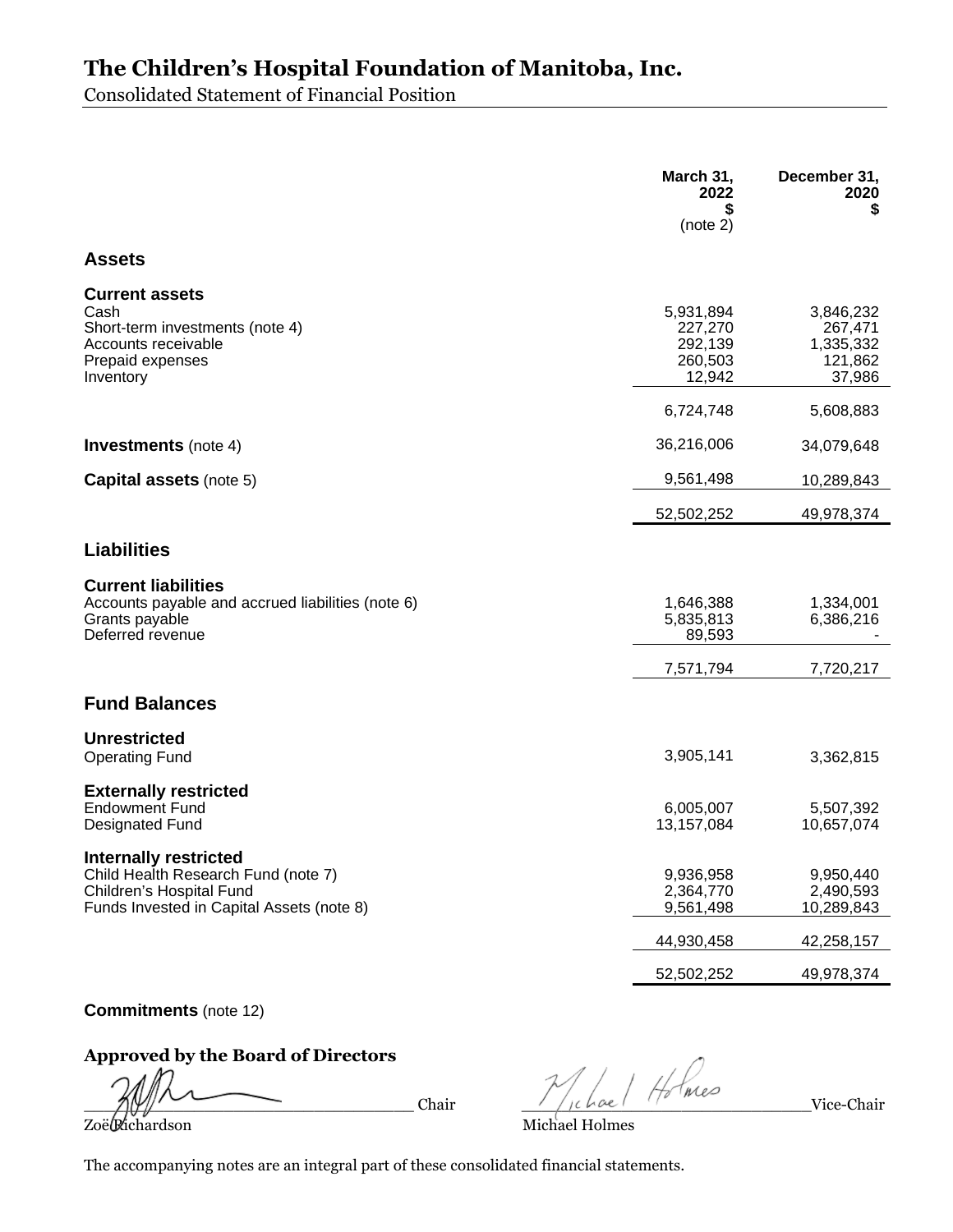Consolidated Statement of Operations and Changes in Fund Balances

|                                                                                                                                             |                                              |                                      |                                  |                                                     |                                            |                                                         | 15-month<br>period ended<br>March 31,<br>2022<br>(note 2) | Year ended<br>December 31.<br>2020             |
|---------------------------------------------------------------------------------------------------------------------------------------------|----------------------------------------------|--------------------------------------|----------------------------------|-----------------------------------------------------|--------------------------------------------|---------------------------------------------------------|-----------------------------------------------------------|------------------------------------------------|
|                                                                                                                                             | <b>Unrestricted</b>                          |                                      | <b>Externally restricted</b>     |                                                     |                                            | Internally restricted                                   |                                                           |                                                |
|                                                                                                                                             | Operating<br><b>Fund</b>                     | <b>Endowment</b><br><b>Fund</b><br>S | <b>Designated</b><br><b>Fund</b> | <b>Child Health</b><br>Research<br><b>Fund</b><br>S | Children's<br>Hospital<br><b>Fund</b><br>S | <b>Funds</b><br>Invested in<br>Capital<br><b>Assets</b> | <b>Total</b>                                              | <b>Total</b>                                   |
| Revenue<br>Donations and fundraising revenue<br>Lottery proceeds<br>Other revenue (note 10)<br>Investment income (note 4)                   | 6,090,985<br>757,574<br>274,839<br>1,799,141 | 71,354<br>604,807                    | 6,675,092                        | 1,067,891                                           |                                            |                                                         | 12,837,431<br>757,574<br>1,342,730<br>2,403,948           | 8,959,818<br>682,982<br>1,440,965<br>3,123,669 |
|                                                                                                                                             | 8,922,539                                    | 676,161                              | 6,675,092                        | 1,067,891                                           |                                            |                                                         | 17,341,683                                                | 14,207,434                                     |
| <b>Expenses</b><br>Administrative expenses<br>Fundraising<br>Direct expenses<br>Indirect expenses                                           | 1,441,782<br>1,029,395<br>1,454,163          | 34,847                               |                                  |                                                     |                                            |                                                         | 1,476,629<br>1,029,395<br>1,454,163                       | 1,120,947<br>1,007,294<br>1,092,950            |
|                                                                                                                                             | 3,925,340                                    | 34,847                               | $\sim$                           | $\sim$                                              |                                            |                                                         | 3,960,187                                                 | 3,221,191                                      |
| Disbursements and granting activities<br>Amortization<br><b>Disbursements</b><br>Grants to Children's Hospital<br>Grants in aid of research | 3,622,102                                    | 20,826<br>19,995                     | 4,018,862<br>604,278             | 1,067,891                                           | 125,823                                    | 1,229,418                                               | 1,229,418<br>4,165,511<br>5,314,266                       | 954,860<br>17,942<br>4,238,999<br>4,077,752    |
|                                                                                                                                             | 3,622,102                                    | 40,821                               | 4,623,140                        | 1,067,891                                           | 125,823                                    | 1,229,418                                               | 10,709,195                                                | 9,289,553                                      |
| Excess (deficiency) of revenue over<br>expenses                                                                                             | 1,375,097                                    | 600,493                              | 2,051,952                        |                                                     | (125, 823)                                 | (1,229,418)                                             | 2,672,301                                                 | 1,696,690                                      |
| Fund balances - Beginning of year                                                                                                           | 3,362,815                                    | 5,507,392                            | 10,657,074                       | 9,950,440                                           | 2,490,593                                  | 10,289,843                                              | 42,258,157                                                | 40,561,467                                     |
| <b>Investment in capital assets</b><br><b>Interfund transfers</b> (note 11)                                                                 | (501,073)<br>(331, 698)                      | (102, 878)                           | 448,058                          | (13, 482)                                           |                                            | 501,073                                                 |                                                           |                                                |
| Fund balances – End of year                                                                                                                 | 3,905,141                                    | 6,005,007                            | 13,157,084                       | 9,936,958                                           | 2,364,770                                  | 9,561,498                                               | 44,930,458                                                | 42,258,157                                     |
|                                                                                                                                             |                                              |                                      |                                  |                                                     |                                            |                                                         |                                                           |                                                |

The accompanying notes are an integral part of these consolidated financial statements.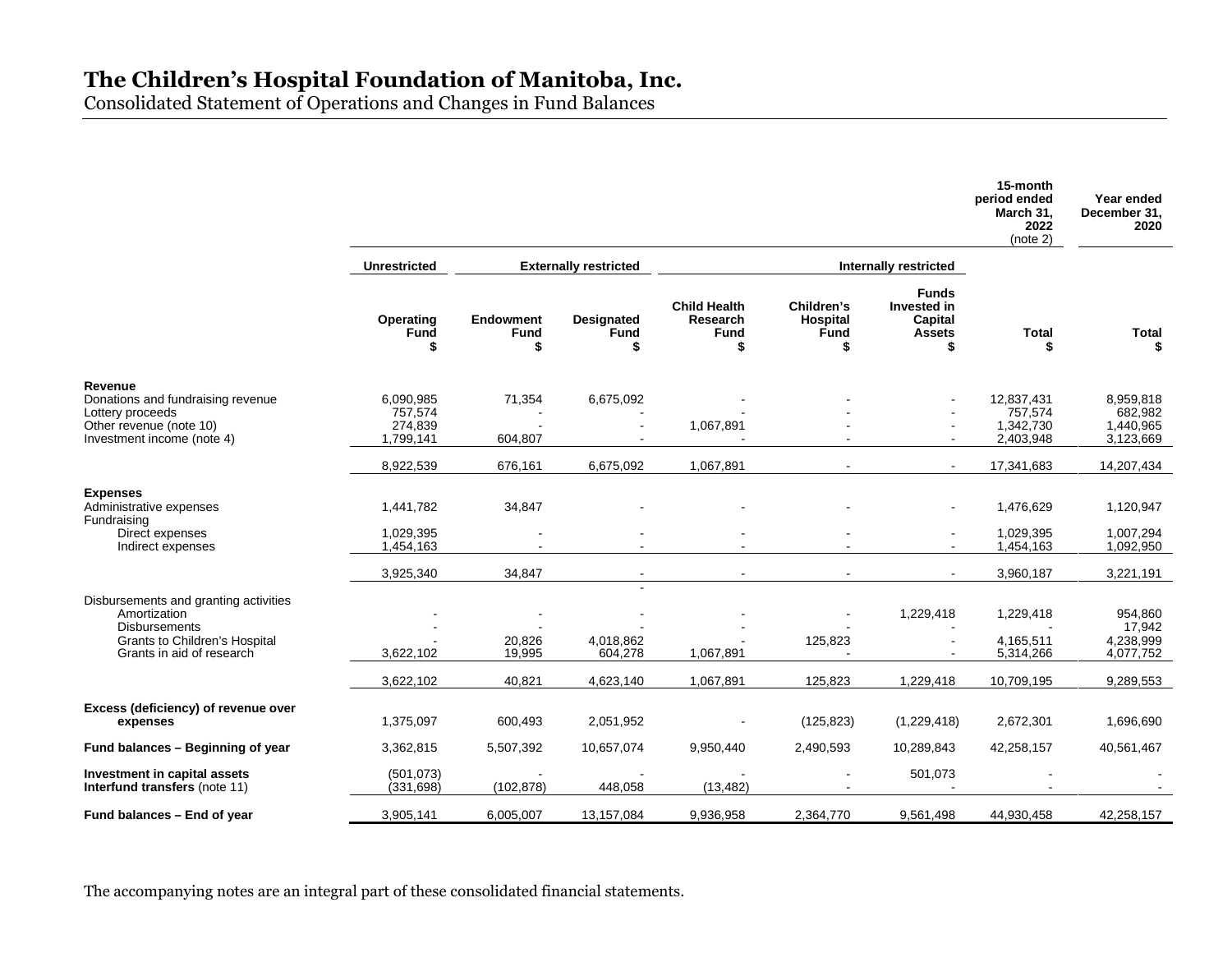Consolidated Statement of Cash Flows

|                                                                                            | 15-month<br>period ended<br>March 31,<br>2022<br>\$<br>(note 2) | Year ended<br>December 31,<br>2020<br>\$ |
|--------------------------------------------------------------------------------------------|-----------------------------------------------------------------|------------------------------------------|
| Cash provided by (used in)                                                                 |                                                                 |                                          |
| <b>Operating activities</b><br>Excess of revenue over expenses<br>Items not affecting cash | 2,672,301                                                       | 1,696,690                                |
| Amortization<br>Change in realized and unrealized gains on investments - net               | 1,229,418<br>(2,382,660)                                        | 954,860<br>(3,099,487)                   |
|                                                                                            | 1,519,059                                                       | (447, 937)                               |
| Change in non-cash working capital items                                                   | 781,173                                                         | 313,112                                  |
|                                                                                            | 2,300,232                                                       | (134, 825)                               |
| <b>Investing activities</b><br>Redemption of investments - net                             | 286,503                                                         | 234,419                                  |
| Purchase of capital assets                                                                 | (501, 073)                                                      | (141, 253)                               |
|                                                                                            | (214, 570)                                                      | 93,166                                   |
| Increase (decrease) in cash during the year                                                | 2,085,662                                                       | (41, 659)                                |
| Cash – Beginning of year                                                                   | 3,846,232                                                       | 3,887,891                                |
| Cash – End of year                                                                         | 5,931,894                                                       | 3,846,232                                |

The accompanying notes are an integral part of these consolidated financial statements.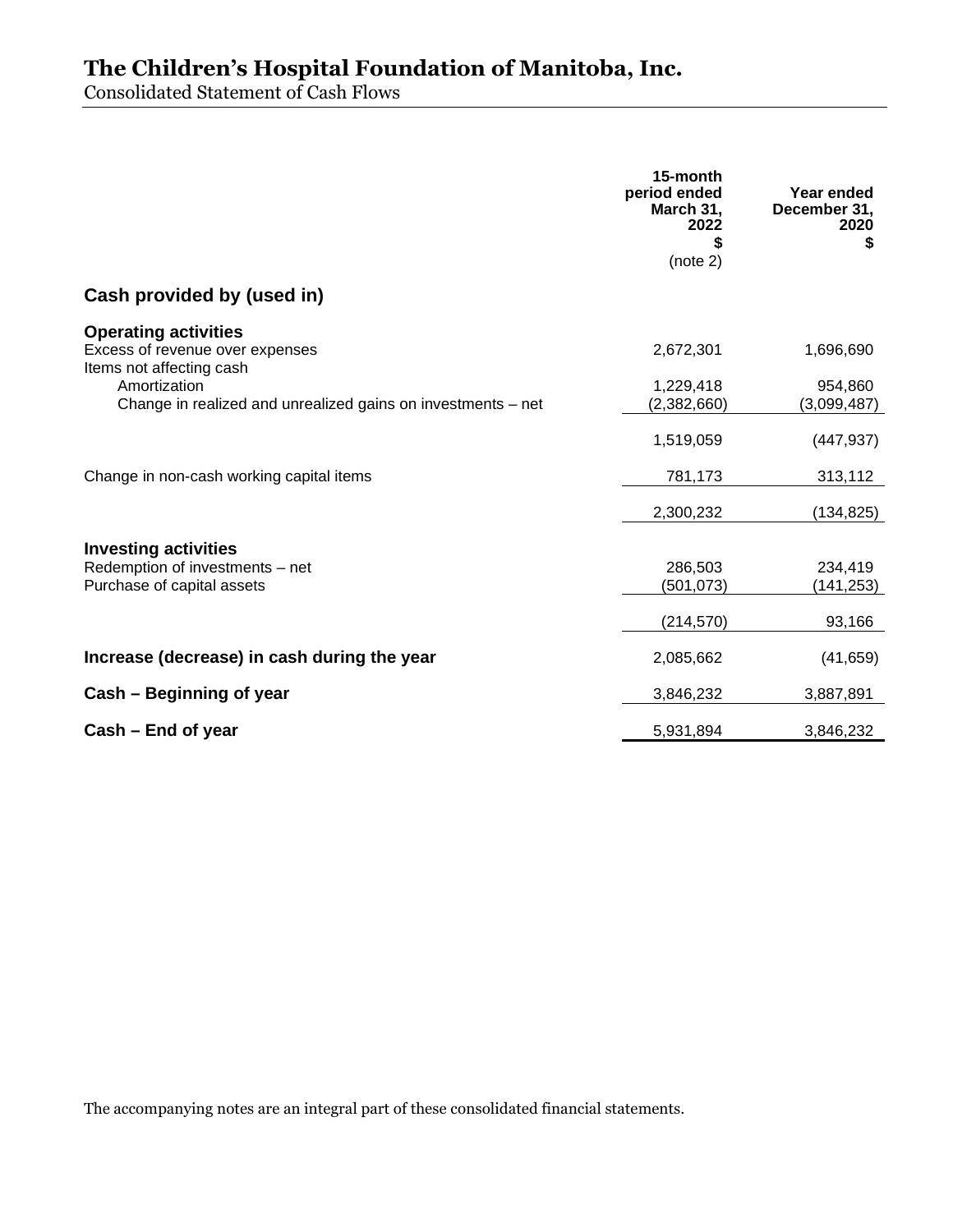Notes to Consolidated Financial Statements

**March 31, 2022**

### **1 Purpose of the organization**

The Children's Hospital Foundation of Manitoba, Inc. (the Foundation) is an independent agency whose purpose is to raise and distribute funds for the advancement of knowledge and care in the fields of child health and child health research and thereby contribute to the improved health of children everywhere.

The Foundation is a registered charity under the Income Tax Act (Canada) and accordingly is exempt from income taxes.

### **2 Basis of presentation**

These consolidated financial statements are prepared in accordance with Canadian accounting standards for not-for-profit organizations (ASNPO).

These consolidated financial statements include the assets and liabilities and results of operations of the Foundation and Children's Hospital Research Institute of Manitoba, Inc. (the Institute) and Children's Hospital Book Market, Inc. (the Book Market), both of which are organizations under the Foundation's common control.

In March 2021, the Foundation's Board of Directors approved a change to the Foundation's year-end from December 31 to March 31. These financial statements represent the first complete fiscal period subsequent to this direction. The current fiscal period includes the 15 months ended March 31, 2022, with comparative financial statements for the 12 months ended December 31, 2020.

### **3 Summary of significant accounting policies**

### **Fund accounting**

For financial reporting purposes, the accounts have been classified into the following funds:

The *Operating Fund* accounts for the Foundation's fundraising and administrative activities. This fund reports unrestricted resources.

The *Endowment Fund* reports resources contributed as endowment capital. Contributions to the Endowment Fund are invested by the Foundation in accordance with its Statement of Investment Policies, whereby, the capital of the Fund will be maintained, and the annual income earned will be allocated and added to the endowment capital to support the desired research, equipment and program funding, based on the restrictions imposed by contributors of the endowment.

The *Designated Fund* is to be used for the purchase of equipment as well as to provide funds for pediatric education and research.

The *Child Health Research Fund* is comprised of several subsidiary funds established for the purpose of supporting pediatric research:

The *Pediatric Research Fund* is to be used for pediatric research purposes.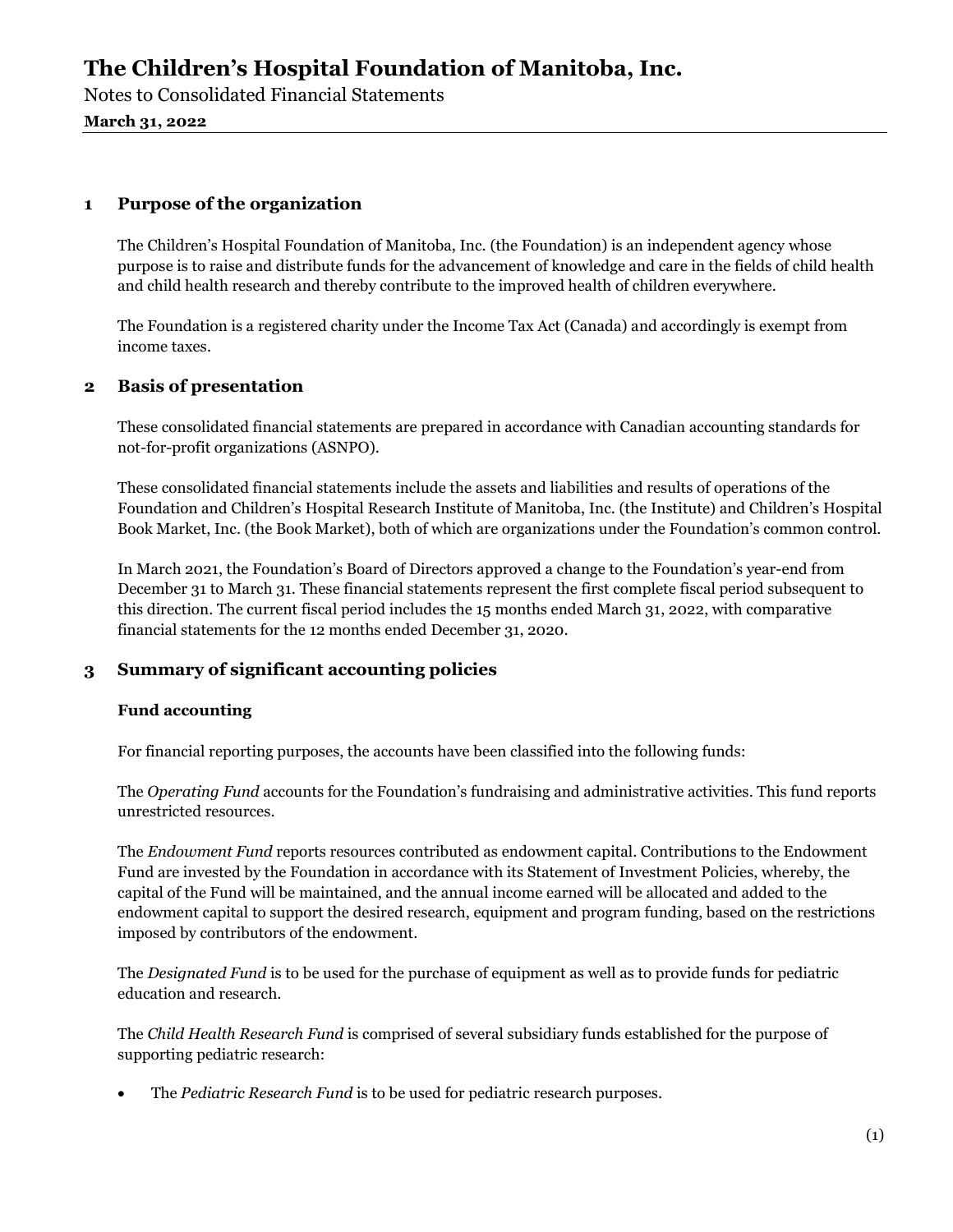Notes to Consolidated Financial Statements

### **March 31, 2022**

- The *Research Facilities Building Fund* was established for the construction and maintenance of the Foundation's interest in the John Buhler Research Centre.
- The *Research Facilities Equipment Fund* was established to support the purchase and maintenance of research equipment needs of the Foundation's interest in the John Buhler Research Centre.

The *Children's Hospital Fund* was established with funds from the Children's Hospital to be used for future program needs and purchases of equipment for the hospital.

The *Funds Invested in Capital Assets* reports the Foundation's investment of resources in long-term capital assets.

#### **Cash**

Cash consists of cash on hand and cash held at banking institutions.

#### **Inventory**

Inventory is valued at the lower of invoice cost and net realizable value.

#### **Investments**

Current investments consist of guaranteed investment certificates (GICs), which have a maturity date within the next fiscal year, and other short-term liquid investments.

Long-term investments consist of pooled funds with unrealized gains and losses, dividends and interest included in investment income of the appropriate fund. Purchases and sales of investments are recognized using trade date accounting. Management fees attributable to the investments are included in administrative expenses.

### **Capital assets**

Purchased capital assets are recorded at original cost. Contributed capital assets are recorded at fair value at the date of contribution. Amortization is provided on a straight-line basis over the useful lives of the assets as follows:

| Office and research equipment  | 5 years  |
|--------------------------------|----------|
| Computer equipment             | 3 years  |
| Office furniture               | 10 years |
| Leasehold improvements         | 10 years |
| Research facility improvements | 10 years |
| Research building              | 25 years |

In the year of acquisition, amortization is taken on half of the original cost.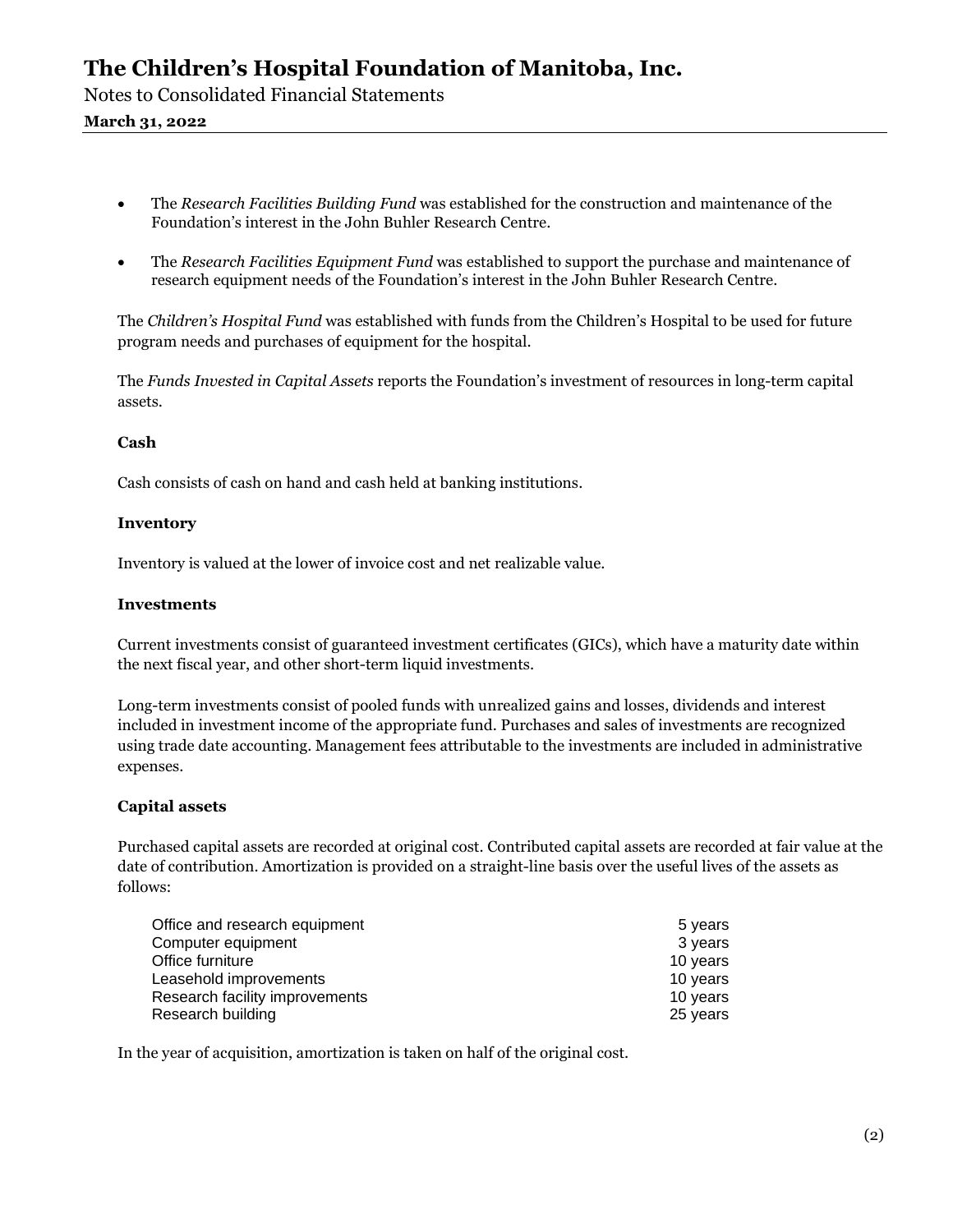Notes to Consolidated Financial Statements

**March 31, 2022**

### **Revenue recognition**

The Foundation follows the restricted fund method of accounting for revenue. Unrestricted contributions are recognized as revenue of the Operating Fund in the year received or receivable if the amount to be received can be reasonably estimated and collection is reasonably assured. Restricted contributions are recognized as revenue of the appropriate restricted fund when received. Revenue from the sale of goods is recognized at the time of sale. Investment income is recognized when earned and allocated to certain funds at the discretion of the Board of Directors (the Board).

### **Government grants**

Government grants are recognized when there is reasonable assurance that the Company has complied with the conditions associated with the relevant government program and are recognized in other revenue.

### **Research grants**

The entire amount of research grants to qualified recipients is reflected as an expense in the fiscal year in which the grants are approved and committed.

### **Contributed services**

Volunteers are an integral part of carrying out the activities of the Foundation. Contributed services are not recognized in the consolidated financial statements due to the difficulty in determining fair market value.

### **Interfund transfers**

The transfer of funds between unrestricted and internally restricted funds is based on the term's of reference for each of the Funds and is approved by the Board where applicable.

### **Allocation of expenses**

Certain administrative expenses are allocated to fundraising activities and disbursements and granting activities based upon the proportionate amount of time spent on those functions.

### **Use of estimates**

The preparation of consolidated financial statements in conformity with Canadian ASNPO requires management to make estimates and assumptions that affect the reported amounts of assets and liabilities and disclosure of contingent assets and liabilities as at the date of the consolidated financial statements and the reported amounts of revenue and expenses during the reporting period. Actual results could differ from those estimates.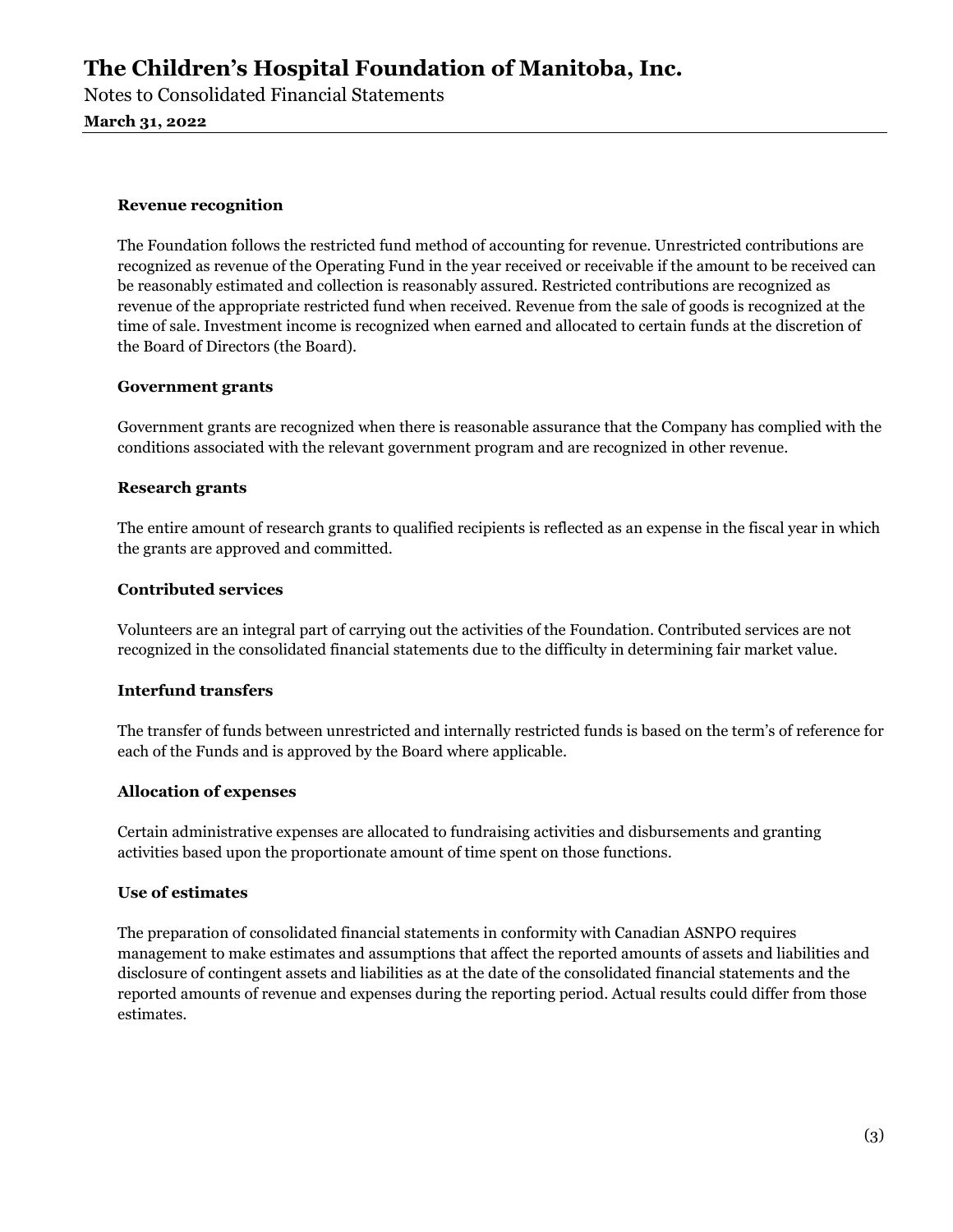Notes to Consolidated Financial Statements

### **March 31, 2022**

The outbreak of the novel strain of coronavirus, specifically identified as COVID-19, was declared a global pandemic by the World Health Organization in March 2020, which resulted in governments worldwide enacting emergency measures to combat the spread of the virus. These measures, which included the implementation of travel bans, self-imposed quarantine periods and social distancing, have caused material disruption to businesses and the global economy. Governments and central banks have reacted with significant monetary and fiscal interventions designed to stabilize economic conditions. The impact of the pandemic is still uncertain and dependent on the progression of the virus and measures taken by governments and individuals. The Foundation will continue to assess and monitor the impact on its assets and liabilities reported in the consolidated financial statements.

### **Financial instruments**

Financial assets and financial liabilities are initially recognized at fair value and subsequently measured at amortized cost, except for investments in equity instruments that are quoted in an active market, which are measured at fair value. Changes in fair value are recognized in the consolidated statement of operations and changes in fund balances in the year incurred.

Financial assets measured at amortized cost include cash, accounts receivable and short-term investments.

Financial liabilities measured at amortized cost include research grants payable, accounts payable and accrued liabilities.

Financial assets measured at fair value include investments in pooled funds and other equity investments with fair value determined by reference to the latest closing transactional net asset value of each respective pooled fund.

Financial assets are tested for impairment at the end of each reporting period when there are indications that the assets may be impaired.

### **4 Investments**

|                                           | 15-month<br>period ended<br>March 31,<br>2022<br>ъ<br>(note 2) | Year ended<br>December 31,<br>2020<br>\$ |
|-------------------------------------------|----------------------------------------------------------------|------------------------------------------|
| Short-term<br>Mutual funds<br><b>GICs</b> | 199,219<br>28,051                                              | 6,366<br>261,105                         |
|                                           | 227,270                                                        | 267,471                                  |
| Long-term<br>Pooled funds                 | 36,216,006                                                     | 34,079,648                               |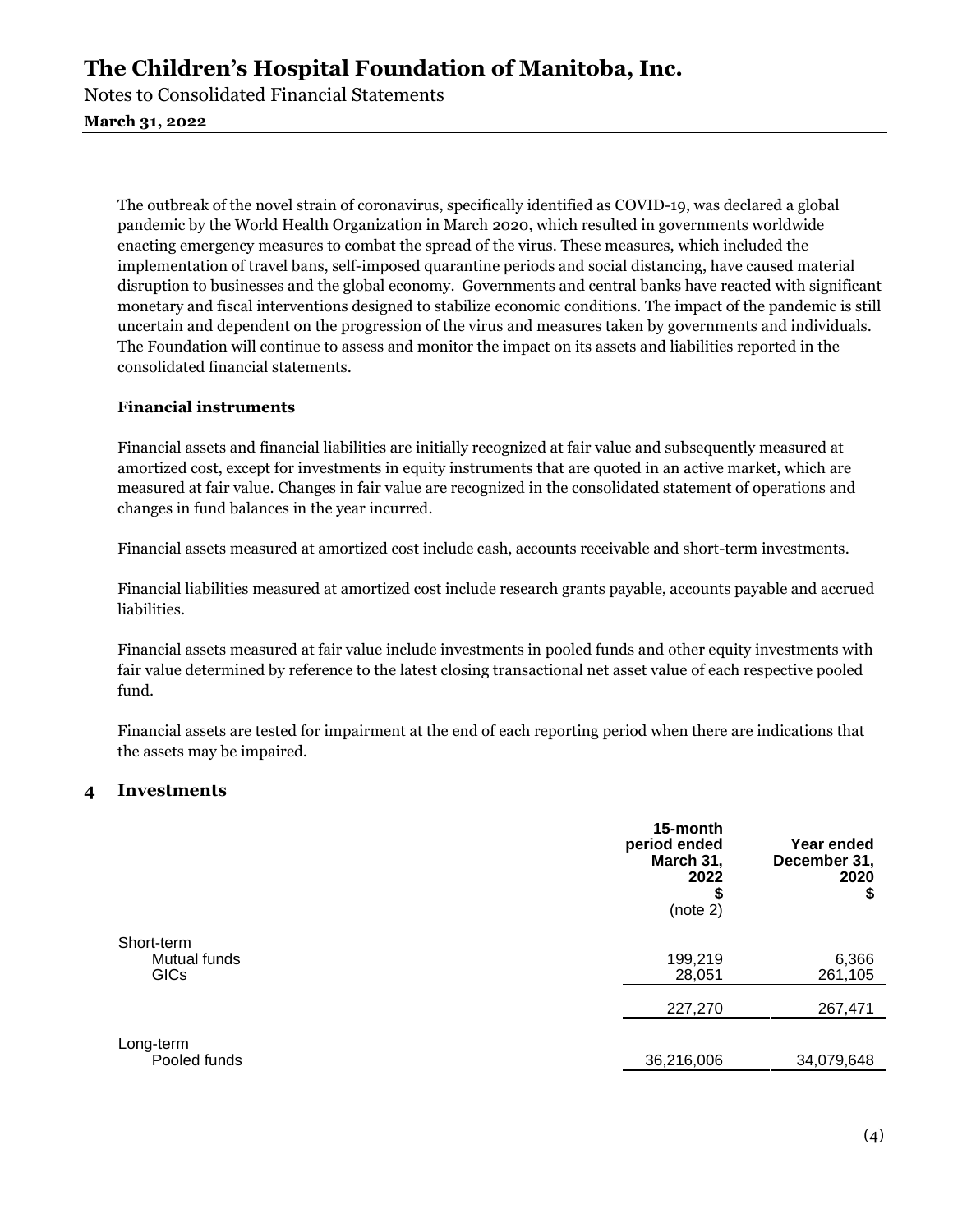Notes to Consolidated Financial Statements

### **March 31, 2022**

Included in investment income is the following:

|                                                                      |                                |                                      | 15-month<br>period ended<br>March 31,<br>2022<br>(note 2) | Year ended<br>December 31,<br>2020 |
|----------------------------------------------------------------------|--------------------------------|--------------------------------------|-----------------------------------------------------------|------------------------------------|
|                                                                      | Operating<br><b>Fund</b><br>\$ | <b>Endowment</b><br><b>Fund</b><br>Φ | <b>Net</b><br>\$                                          | <b>Net</b><br>S                    |
| Realized and unrealized<br>gains on investments<br>Investment income | 1,777,391<br>21,750            | 604.807                              | 1,777,391<br>626,557                                      | 2,637,088<br>486.581               |
|                                                                      | 1,799,141                      | 604.807                              | 2,403,948                                                 | 3,123,669                          |

### **5 Capital assets**

|                                                                                                                                                                                         |                                                                                  |                                                                                                  | 15-month<br>period ended<br>March 31,<br>2022<br>(note 2) | Year ended<br>December 31,<br>2020                  |
|-----------------------------------------------------------------------------------------------------------------------------------------------------------------------------------------|----------------------------------------------------------------------------------|--------------------------------------------------------------------------------------------------|-----------------------------------------------------------|-----------------------------------------------------|
|                                                                                                                                                                                         | Cost<br>\$                                                                       | <b>Accumulated</b><br>amortization<br>J                                                          | <b>Net</b><br>\$                                          | <b>Net</b><br>S                                     |
| Office and computer equipment<br>Office furniture<br>Leasehold improvements<br>Research equipment<br>Research computer equipment<br>Research facility improvements<br>Research building | 335,651<br>420,251<br>614,261<br>4,002,827<br>479,008<br>1,421,443<br>20,702,195 | (256,054)<br>(139,627)<br>(220,400)<br>(3,951,589)<br>(479,008)<br>(1,421,443)<br>(11, 946, 017) | 79,597<br>280,624<br>393,861<br>51,238<br>8,756,178       | 71,140<br>174,348<br>172,133<br>80,934<br>9,791,288 |
|                                                                                                                                                                                         | 27,975,636                                                                       | (18,414,138)                                                                                     | 9.561.498                                                 | 10,289,843                                          |

### **6 Government remittances**

Government remittances consist of amounts required to be paid to government authorities and are recognized when the amounts become due. In respect of government remittances, \$40,000 (2021 – \$354,220) is included within accounts payable and accrued liabilities.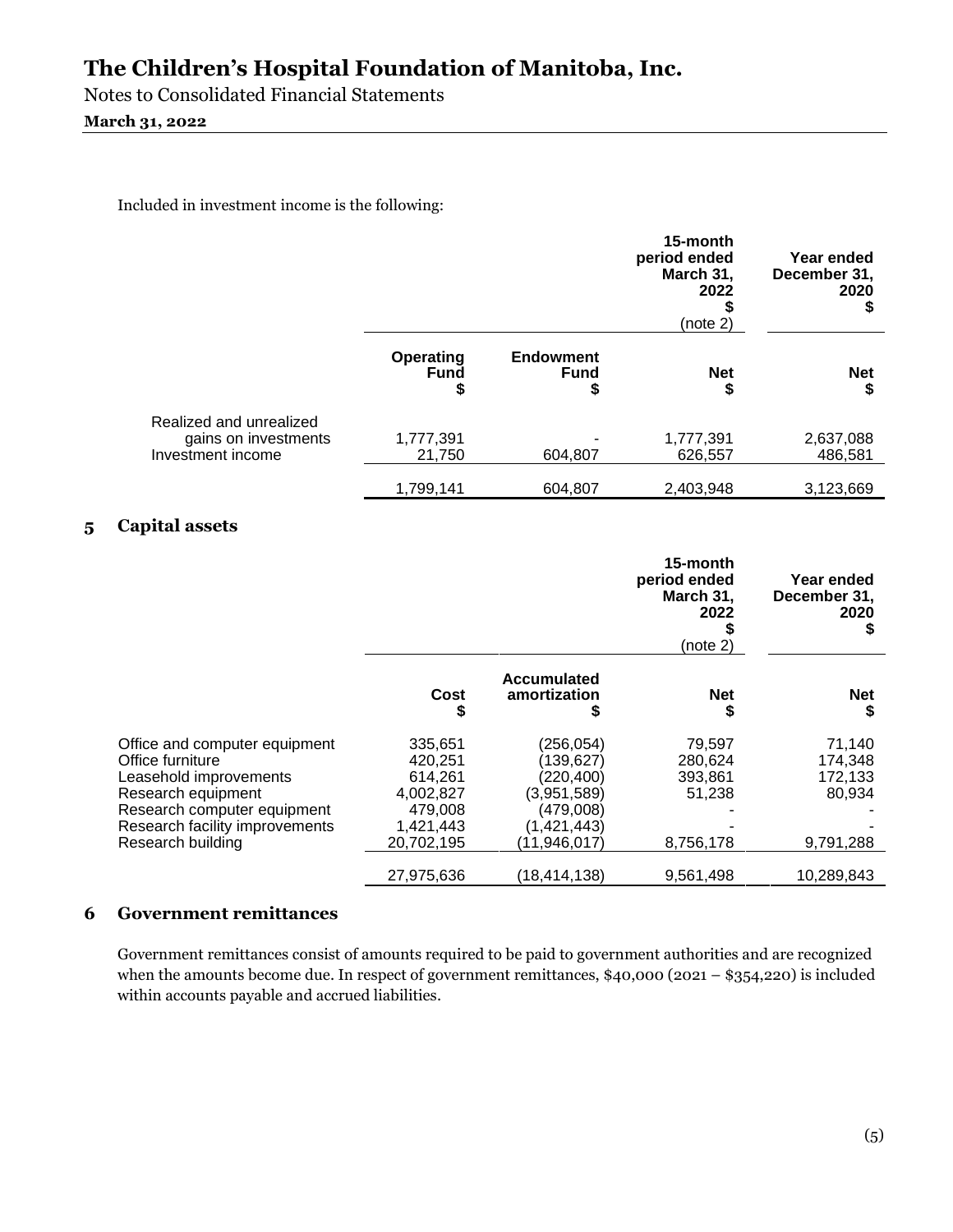Notes to Consolidated Financial Statements

**March 31, 2022**

### **7 Child Health Research Fund**

|                                              |                                                         |                                                                             |                                                                       | 15-month<br>period ended<br>March 31,<br>2022<br>(note 2) | Year ended<br>December 31,<br>2020<br>\$ |
|----------------------------------------------|---------------------------------------------------------|-----------------------------------------------------------------------------|-----------------------------------------------------------------------|-----------------------------------------------------------|------------------------------------------|
|                                              | <b>Pediatric</b><br><b>Research</b><br><b>Fund</b><br>S | <b>Research</b><br><b>Facilities</b><br><b>Building</b><br><b>Fund</b><br>S | Research<br><b>Facilities</b><br><b>Equipment</b><br><b>Fund</b><br>S | <b>Total</b><br>S                                         | <b>Total</b><br>\$                       |
| <b>Revenue</b><br>Funds received             | 1,067,891                                               |                                                                             |                                                                       | 1,067,891                                                 | 1,067,933                                |
| <b>Expenses</b><br>Grants in aid of research | 1,067,891                                               |                                                                             | -                                                                     | 1,067,891                                                 | 1,067,933                                |
| Deficiency of revenue over<br>expenses       |                                                         |                                                                             |                                                                       |                                                           |                                          |
| <b>Fund balance - Beginning</b><br>of year   | 9,444,724                                               | 505,716                                                                     |                                                                       | 9,950,440                                                 | 9,950,440                                |
| Interfund transfers                          |                                                         | (13, 482)                                                                   |                                                                       | (13, 482)                                                 |                                          |
| Fund balance – End of<br>year                | 9,444,724                                               | 492,234                                                                     |                                                                       | 9,936,958                                                 | 9,950,440                                |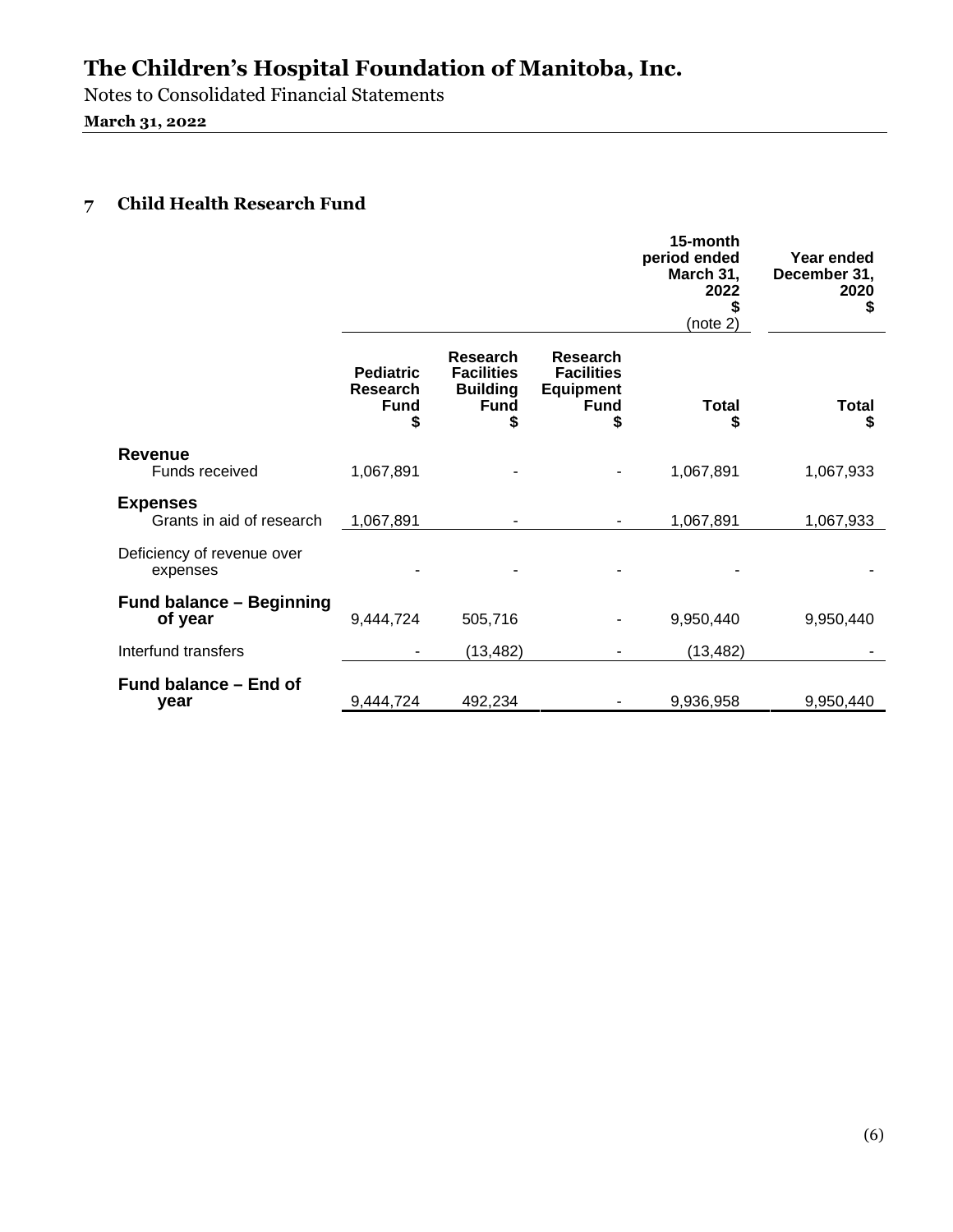Notes to Consolidated Financial Statements

### **March 31, 2022**

### **8 Funds Invested in Capital Assets**

|                       |             | 15-month<br>period ended<br>March 31,<br>2022<br>(note 2) | Year ended<br>December 31,<br>2020<br>S |
|-----------------------|-------------|-----------------------------------------------------------|-----------------------------------------|
| <b>Research</b><br>\$ | Other<br>\$ | <b>Total</b><br>S                                         | <b>Total</b><br>S                       |
| 10,214,643            | 75,200      | 10,289,843                                                | 11,103,450                              |
| 139,931               | 361,142     | 501,073                                                   | 141,253                                 |
| 10,354,574            | 436,342     | 10,790,916                                                | 11,244,703                              |
| 1,229,418             |             | 1,229,418                                                 | 954,860                                 |
|                       |             |                                                           | 10,289,843                              |
|                       | 9,125,156   | 436,342                                                   | 9,561,498                               |

### **9 Allocation of expenses**

The Foundation has allocated certain administrative expenses to indirect expenses and grants in aid of research based on the proportionate amount of time spent on indirect fundraising and research activities.

|                   | 15-month<br>period ended<br>March 31,<br>2022<br>(note 2) | Year ended<br>December 31,<br>2021<br>\$ |
|-------------------|-----------------------------------------------------------|------------------------------------------|
| Indirect expenses | 123,702                                                   | 96,900                                   |

### **10 Risk management**

The Foundation manages risk and risk exposures by applying policies approved by the Board.

### **Credit risk**

Credit risk is the risk that one party to a financial instrument fails to discharge an obligation and causes financial loss to another party. The Foundation is exposed to credit risk in its receivables and investments. The Foundation has an investment committee and policy which restricts the investing activities to quality investments in select market indices. Equity and fixed income securities are held in pooled funds. The Foundation, in the normal course of operations, is exposed to credit risk from its accounts receivables. The short-term nature of these receivables mitigates this risk.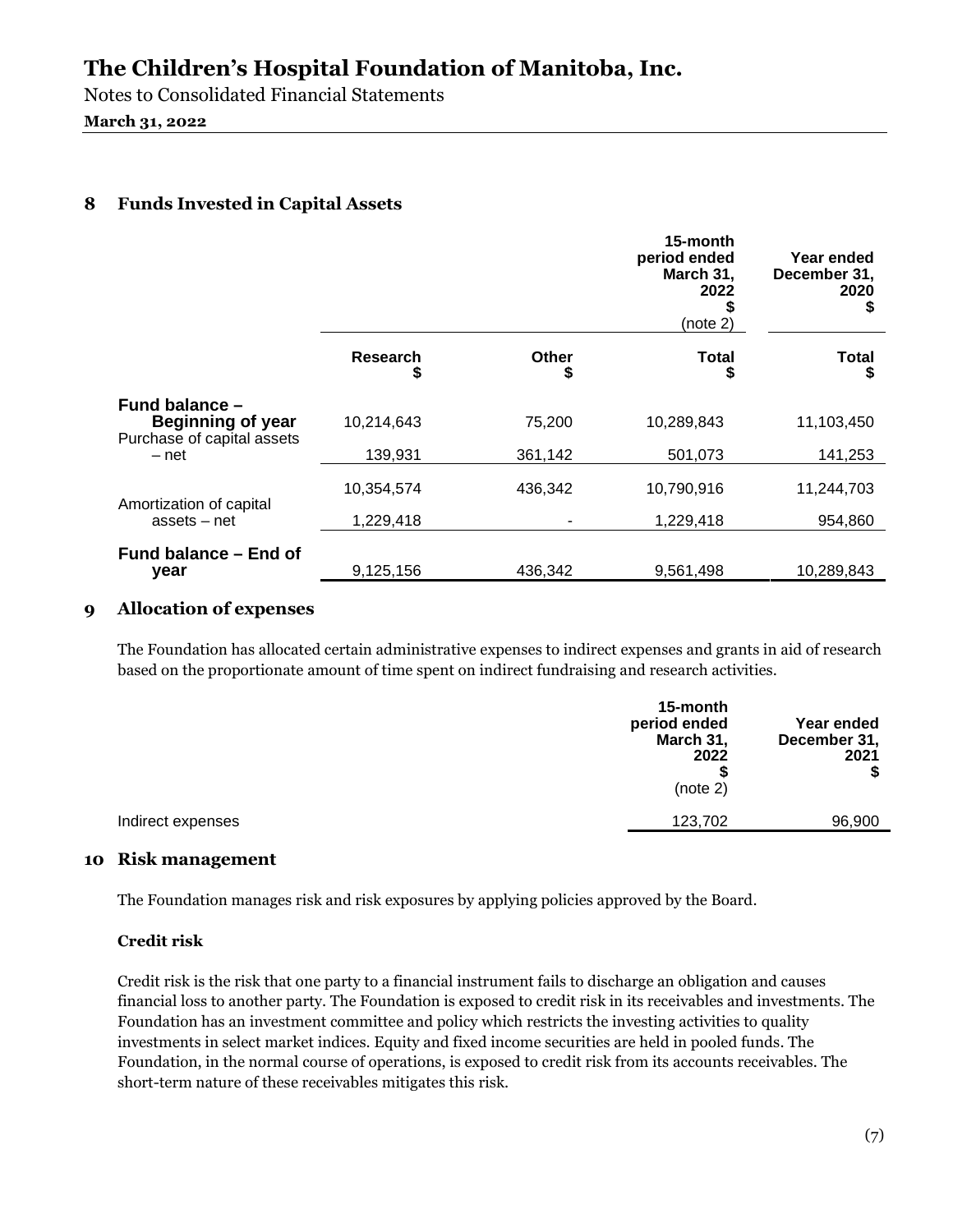Notes to Consolidated Financial Statements

**March 31, 2022**

### **Interest rate risk**

Interest rate risk refers to the adverse consequences of interest rate fluctuations on the Foundation's cash flows, financial position and revenue. Certain of the Foundation's investments are subject to changes in interest rates.

### **Market rate risk**

• Currency risk

Currency risk is the risk that the fair value or future cash flows of the investment in pooled funds will fluctuate as a result of changes in foreign exchange rates of investments held. The investments in pooled funds consist of approximately 35% foreign equities that are subject to currency risk.

• Other price risk

The Foundation is exposed to other price risk as its investment in pooled funds and other equity investments is subject to market fluctuations.

#### **Liquidity risk**

Liquidity risk is the risk that the Foundation cannot meet its financial obligations associated with financial liabilities in full. The Foundation expects to be able to meet its financial obligations in the foreseeable future.

During the year, the Foundation applied for and received wage subsidies in the amount of \$381,739 (2020 – \$452,640) which have been recorded as other revenue.

### **11 Interfund transfers**

During the year, certain amounts were reallocated between funds to more appropriately reflect the terms of reference for each of these funds.

### **12 Commitments**

There are commitments to fund program support to the Child Health Program and the Flouro Lab at the Children's Hospital, as well as various external research grants through the Children's Hospital Research Institute. The commitments for the next three years are as follows:

|      | \$        |
|------|-----------|
| 2023 | 918,750   |
| 2024 | 446,250   |
| 2025 | 46,250    |
|      | 1,411,250 |